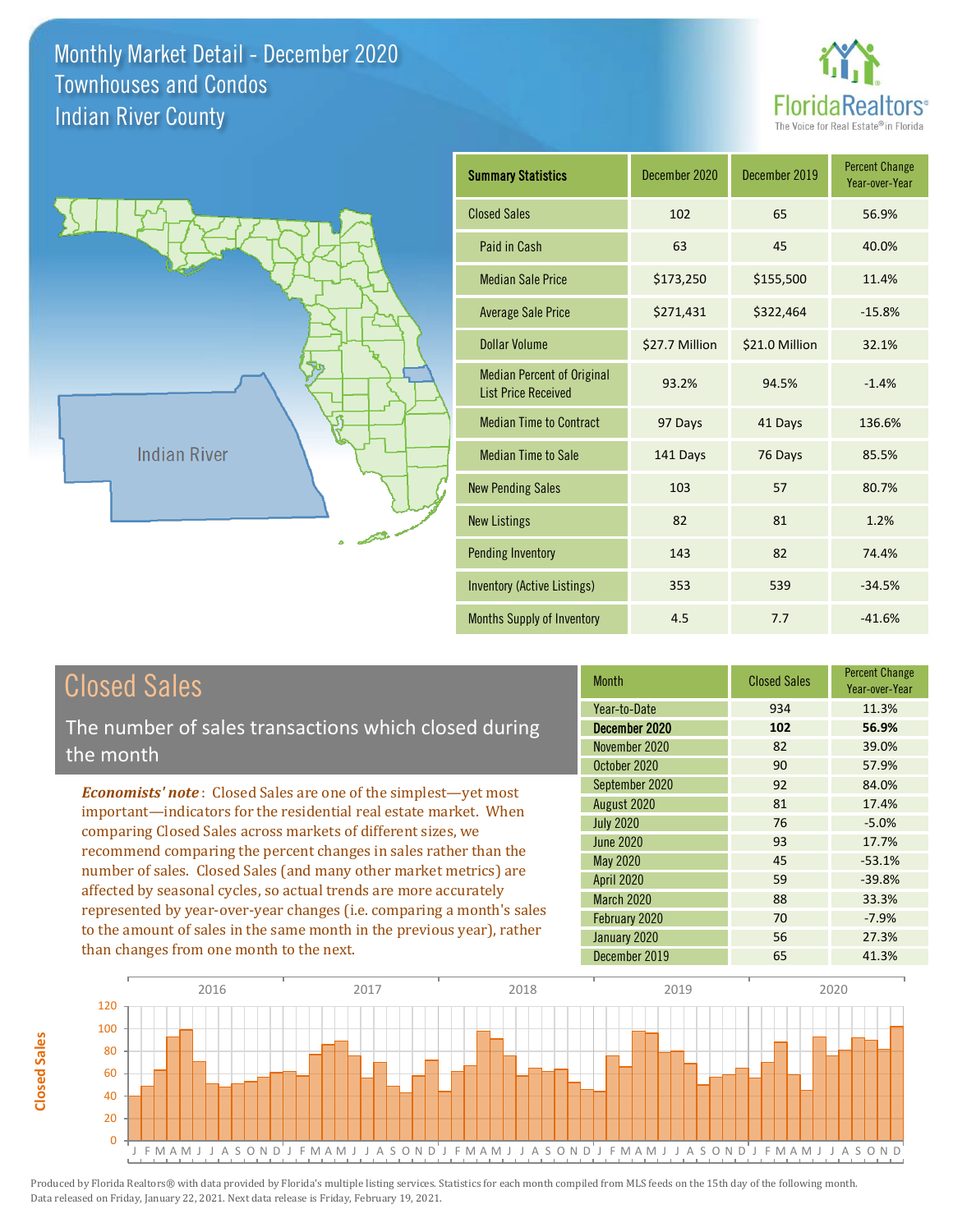

## Cash Sales

The number of Closed Sales during the month in which buyers exclusively paid in cash

*Economists' note* : Cash Sales can be a useful indicator of the extent to which investors are participating in the market. Why? Investors are far more likely to have the funds to purchase a home available up front, whereas the typical homebuyer requires a mortgage or some other form of financing. There are, of course, many possible exceptions, so this statistic should be interpreted with care.

| Month             | <b>Cash Sales</b> | <b>Percent Change</b><br>Year-over-Year |
|-------------------|-------------------|-----------------------------------------|
| Year-to-Date      | 585               | $-0.2%$                                 |
| December 2020     | 63                | 40.0%                                   |
| November 2020     | 52                | 18.2%                                   |
| October 2020      | 50                | 47.1%                                   |
| September 2020    | 57                | 50.0%                                   |
| August 2020       | 58                | 18.4%                                   |
| <b>July 2020</b>  | 50                | $-2.0%$                                 |
| <b>June 2020</b>  | 56                | 12.0%                                   |
| <b>May 2020</b>   | 26                | $-63.9%$                                |
| <b>April 2020</b> | 39                | $-42.6%$                                |
| March 2020        | 58                | 23.4%                                   |
| February 2020     | 41                | $-28.1%$                                |
| January 2020      | 35                | 12.9%                                   |
| December 2019     | 45                | 45.2%                                   |



# Cash Sales as a Percentage of Closed Sales

The percentage of Closed Sales during the month which were Cash Sales

*Economists' note* : This statistic is simply another way of viewing Cash Sales. The remaining percentages of Closed Sales (i.e. those not paid fully in cash) each month involved some sort of financing, such as mortgages, owner/seller financing, assumed loans, etc.

| <b>Month</b>      | <b>Percent of Closed</b><br>Sales Paid in Cash | <b>Percent Change</b><br>Year-over-Year |
|-------------------|------------------------------------------------|-----------------------------------------|
| Year-to-Date      | 62.6%                                          | $-10.3%$                                |
| December 2020     | 61.8%                                          | $-10.7%$                                |
| November 2020     | 63.4%                                          | $-15.0%$                                |
| October 2020      | 55.6%                                          | $-6.7%$                                 |
| September 2020    | 62.0%                                          | $-18.4%$                                |
| August 2020       | 71.6%                                          | 0.8%                                    |
| <b>July 2020</b>  | 65.8%                                          | 3.1%                                    |
| June 2020         | 60.2%                                          | $-4.9%$                                 |
| May 2020          | 57.8%                                          | $-22.9%$                                |
| <b>April 2020</b> | 66.1%                                          | $-4.8%$                                 |
| <b>March 2020</b> | 65.9%                                          | $-7.4%$                                 |
| February 2020     | 58.6%                                          | $-21.9%$                                |
| January 2020      | 62.5%                                          | $-11.3%$                                |
| December 2019     | 69.2%                                          | 2.7%                                    |

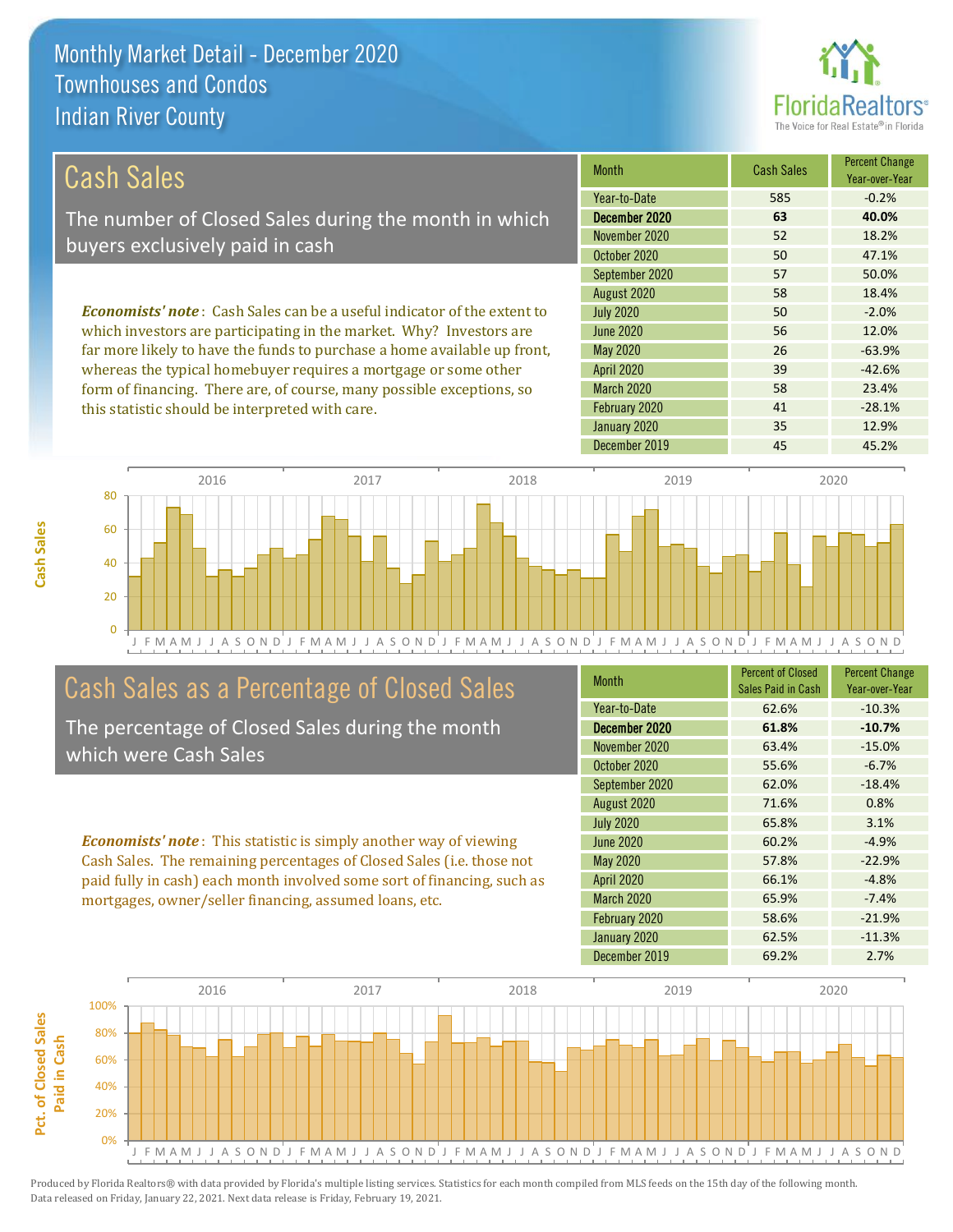

## Median Sale Price

The median sale price reported for the month (i.e. 50% of sales were above and 50% of sales were below)

*Economists' note* : Median Sale Price is our preferred summary statistic for price activity because, unlike Average Sale Price, Median Sale Price is not sensitive to high sale prices for small numbers of homes that may not be characteristic of the market area. Keep in mind that median price trends over time are not always solely caused by changes in the general value of local real estate. Median sale price only reflects the values of the homes that *sold* each month, and the mix of the types of homes that sell can change over time.

| Month             | <b>Median Sale Price</b> | <b>Percent Change</b><br>Year-over-Year |
|-------------------|--------------------------|-----------------------------------------|
| Year-to-Date      | \$167,000                | 4.4%                                    |
| December 2020     | \$173,250                | 11.4%                                   |
| November 2020     | \$159,900                | 1.5%                                    |
| October 2020      | \$153,000                | 9.3%                                    |
| September 2020    | \$198,000                | 29.0%                                   |
| August 2020       | \$156,000                | 0.6%                                    |
| <b>July 2020</b>  | \$201,500                | 30.6%                                   |
| <b>June 2020</b>  | \$165,000                | 7.9%                                    |
| May 2020          | \$156,900                | $-23.1%$                                |
| <b>April 2020</b> | \$143,500                | $-22.1%$                                |
| March 2020        | \$185,000                | 5.7%                                    |
| February 2020     | \$160,000                | 11.3%                                   |
| January 2020      | \$161,638                | 12.6%                                   |
| December 2019     | \$155,500                | 2.0%                                    |



## Average Sale Price

The average sale price reported for the month (i.e. total sales in dollars divided by the number of sales)

*Economists' note* : Usually, we prefer Median Sale Price over Average Sale Price as a summary statistic for home prices. However, Average Sale Price does have its uses—particularly when it is analyzed alongside the Median Sale Price. For one, the relative difference between the two statistics can provide some insight into the market for higher-end homes in an area.

| Month             | <b>Average Sale Price</b> | <b>Percent Change</b><br>Year-over-Year |
|-------------------|---------------------------|-----------------------------------------|
| Year-to-Date      | \$258,295                 | $-8.4%$                                 |
| December 2020     | \$271,431                 | $-15.8%$                                |
| November 2020     | \$291,427                 | 1.1%                                    |
| October 2020      | \$237,540                 | 6.2%                                    |
| September 2020    | \$240,464                 | 11.1%                                   |
| August 2020       | \$235,246                 | 11.4%                                   |
| <b>July 2020</b>  | \$274,789                 | $-3.8%$                                 |
| <b>June 2020</b>  | \$254,264                 | $-14.8%$                                |
| May 2020          | \$203,743                 | $-31.9%$                                |
| <b>April 2020</b> | \$250,344                 | $-27.7%$                                |
| March 2020        | \$290,958                 | $-6.1%$                                 |
| February 2020     | \$232,388                 | 6.8%                                    |
| January 2020      | \$299,421                 | $-9.5%$                                 |
| December 2019     | \$322,464                 | 46.6%                                   |



**Average Sale Price**

**Average Sale Price**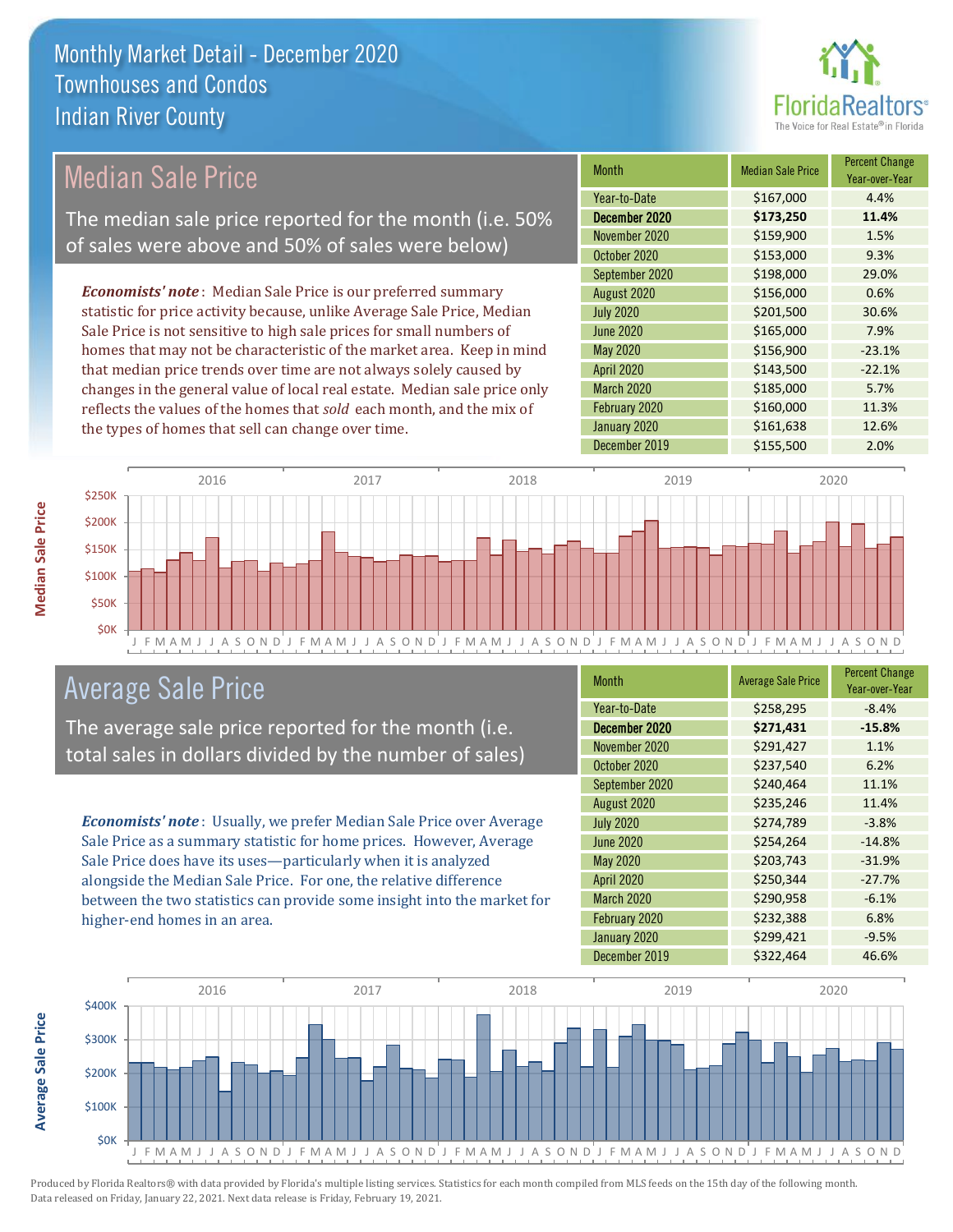

## ollar Volume

The sum of the sale prices for all sales which closed during the month

*Economists' note* : Dollar Volume is simply the sum of all sale prices in a given time period, and can quickly be calculated by multiplying Closed Sales by Average Sale Price. It is a strong indicator of the health of the real estate industry in a market, and is of particular interest to real estate professionals, investors, analysts, and government agencies. Potential home sellers and home buyers, on the other hand, will likely be better served by paying attention to trends in the two components of Dollar Volume (i.e. sales and prices) individually.

| <b>Month</b>      | Dollar Volume   | <b>Percent Change</b><br>Year-over-Year |
|-------------------|-----------------|-----------------------------------------|
| Year-to-Date      | \$241.2 Million | 1.9%                                    |
| December 2020     | \$27.7 Million  | 32.1%                                   |
| November 2020     | \$23.9 Million  | 40.5%                                   |
| October 2020      | \$21.4 Million  | 67.7%                                   |
| September 2020    | \$22.1 Million  | 104.5%                                  |
| August 2020       | \$19.1 Million  | 30.8%                                   |
| <b>July 2020</b>  | \$20.9 Million  | $-8.6%$                                 |
| <b>June 2020</b>  | \$23.6 Million  | 0.3%                                    |
| <b>May 2020</b>   | \$9.2 Million   | $-68.1%$                                |
| <b>April 2020</b> | \$14.8 Million  | $-56.5%$                                |
| <b>March 2020</b> | \$25.6 Million  | 25.2%                                   |
| February 2020     | \$16.3 Million  | $-1.6%$                                 |
| January 2020      | \$16.8 Million  | 15.2%                                   |
| December 2019     | \$21.0 Million  | 107.1%                                  |



# Median Percent of Original List Price Received

The median of the sale price (as a percentage of the original list price) across all properties selling during the month

*Economists' note* : The Median Percent of Original List Price Received is useful as an indicator of market recovery, since it typically rises as buyers realize that the market may be moving away from them and they need to match the selling price (or better it) in order to get a contract on the house. This is usually the last measure to indicate a market has shifted from down to up, so it is what we would call a *lagging* indicator.

| <b>Month</b>      | Med. Pct. of Orig.<br><b>List Price Received</b> | <b>Percent Change</b><br>Year-over-Year |
|-------------------|--------------------------------------------------|-----------------------------------------|
| Year-to-Date      | 93.6%                                            | 0.0%                                    |
| December 2020     | 93.2%                                            | $-1.4%$                                 |
| November 2020     | 95.4%                                            | 1.8%                                    |
| October 2020      | 94.7%                                            | 0.4%                                    |
| September 2020    | 91.4%                                            | $-1.9%$                                 |
| August 2020       | 93.3%                                            | 0.8%                                    |
| <b>July 2020</b>  | 93.4%                                            | 0.3%                                    |
| <b>June 2020</b>  | 92.6%                                            | 0.2%                                    |
| <b>May 2020</b>   | 94.4%                                            | 0.6%                                    |
| <b>April 2020</b> | 93.8%                                            | 0.2%                                    |
| <b>March 2020</b> | 93.3%                                            | 0.1%                                    |
| February 2020     | 93.3%                                            | $-0.6%$                                 |
| January 2020      | 93.7%                                            | $-1.3%$                                 |
| December 2019     | 94.5%                                            | 1.5%                                    |

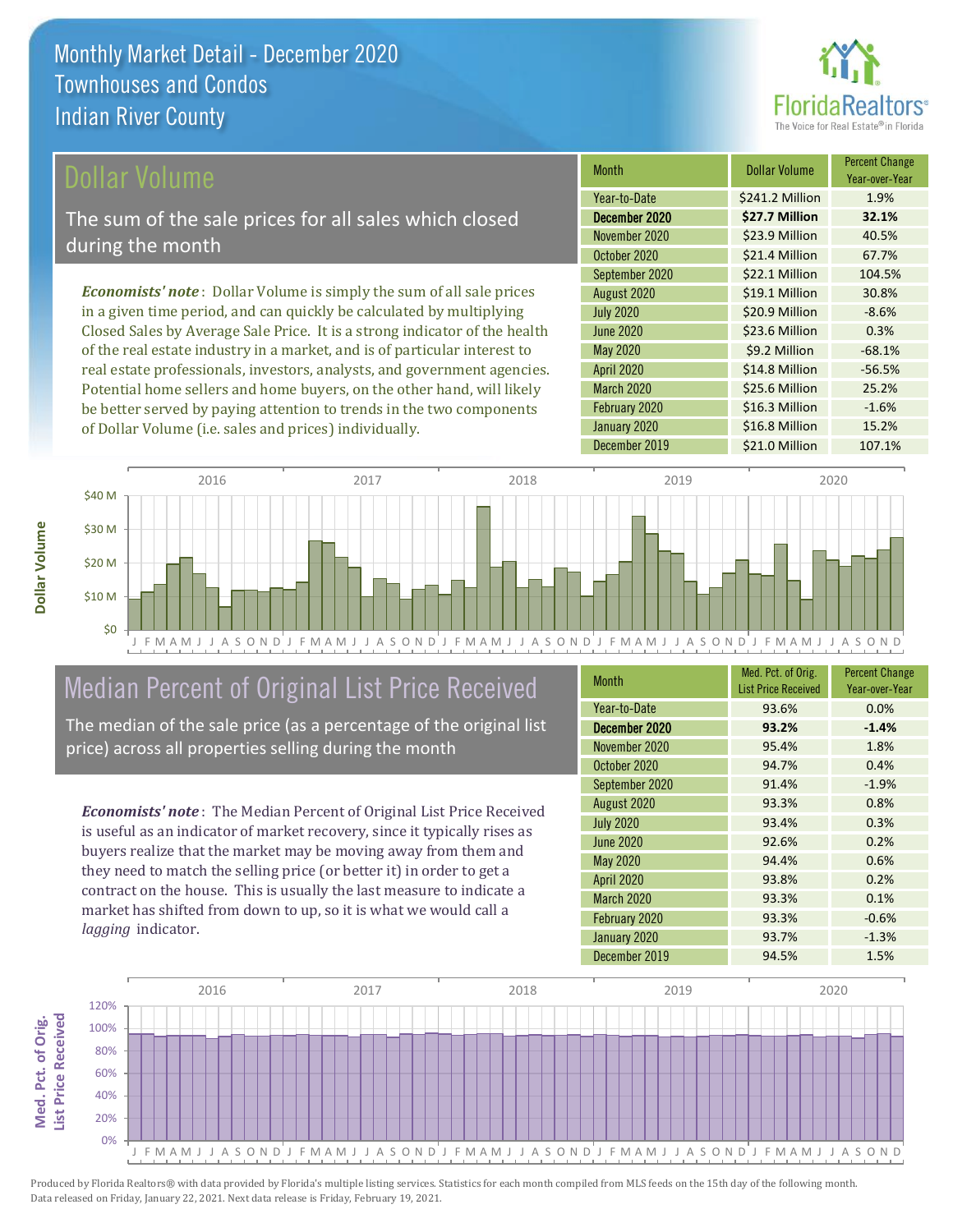

## Median Time to Contract

The median number of days between the listing date and contract date for all Closed Sales during the month

*Economists' note* : Like Time to Sale, Time to Contract is a measure of the length of the home selling process calculated for sales which closed during the month. The difference is that Time to Contract measures the number of days between the initial listing of a property and the signing of the contract which eventually led to the closing of the sale. When the gap between Median Time to Contract and Median Time to Sale grows, it is usually a sign of longer closing times and/or declining numbers of cash sales.

| <b>Month</b>      | Median Time to<br>Contract | <b>Percent Change</b><br>Year-over-Year |
|-------------------|----------------------------|-----------------------------------------|
| Year-to-Date      | 81 Days                    | 37.3%                                   |
| December 2020     | 97 Days                    | 136.6%                                  |
| November 2020     | 92 Days                    | 43.8%                                   |
| October 2020      | 81 Days                    | 55.8%                                   |
| September 2020    | 72 Days                    | $-32.1%$                                |
| August 2020       | 82 Days                    | 43.9%                                   |
| <b>July 2020</b>  | 102 Days                   | 21.4%                                   |
| <b>June 2020</b>  | 98 Days                    | 96.0%                                   |
| <b>May 2020</b>   | 45 Days                    | $-19.6%$                                |
| <b>April 2020</b> | 33 Days                    | $-17.5%$                                |
| <b>March 2020</b> | 59 Days                    | $-11.9%$                                |
| February 2020     | 83 Days                    | 5.1%                                    |
| January 2020      | 75 Days                    | 29.3%                                   |
| December 2019     | 41 Days                    | $-21.2%$                                |



## Median Time to Sale

**Median Time to Contract**

**Median Time to** 

The median number of days between the listing date and closing date for all Closed Sales during the month

*Economists' note* : Time to Sale is a measure of the length of the home selling process, calculated as the number of days between the initial listing of a property and the closing of the sale. *Median* Time to Sale is the amount of time the "middle" property selling this month was on the market. That is, 50% of homes selling this month took *less* time to sell, and 50% of homes took *more* time to sell. Median Time to Sale gives a more accurate picture than Average Time to Sale, which can be skewed upward by small numbers of properties taking an abnormally long time to sell.

| <b>Month</b>      | <b>Median Time to Sale</b> | <b>Percent Change</b><br>Year-over-Year |
|-------------------|----------------------------|-----------------------------------------|
| Year-to-Date      | 114 Days                   | 12.9%                                   |
| December 2020     | 141 Days                   | 85.5%                                   |
| November 2020     | 130 Days                   | 31.3%                                   |
| October 2020      | 111 Days                   | 14.4%                                   |
| September 2020    | 104 Days                   | $-35.4%$                                |
| August 2020       | 124 Days                   | 44.2%                                   |
| <b>July 2020</b>  | 153 Days                   | 19.5%                                   |
| <b>June 2020</b>  | 134 Days                   | 44.1%                                   |
| <b>May 2020</b>   | 81 Days                    | $-18.2%$                                |
| <b>April 2020</b> | 88 Days                    | 0.0%                                    |
| March 2020        | 107 Days                   | 5.9%                                    |
| February 2020     | 110 Days                   | 8.9%                                    |
| January 2020      | 106 Days                   | 11.6%                                   |
| December 2019     | 76 Days                    | $-14.6%$                                |

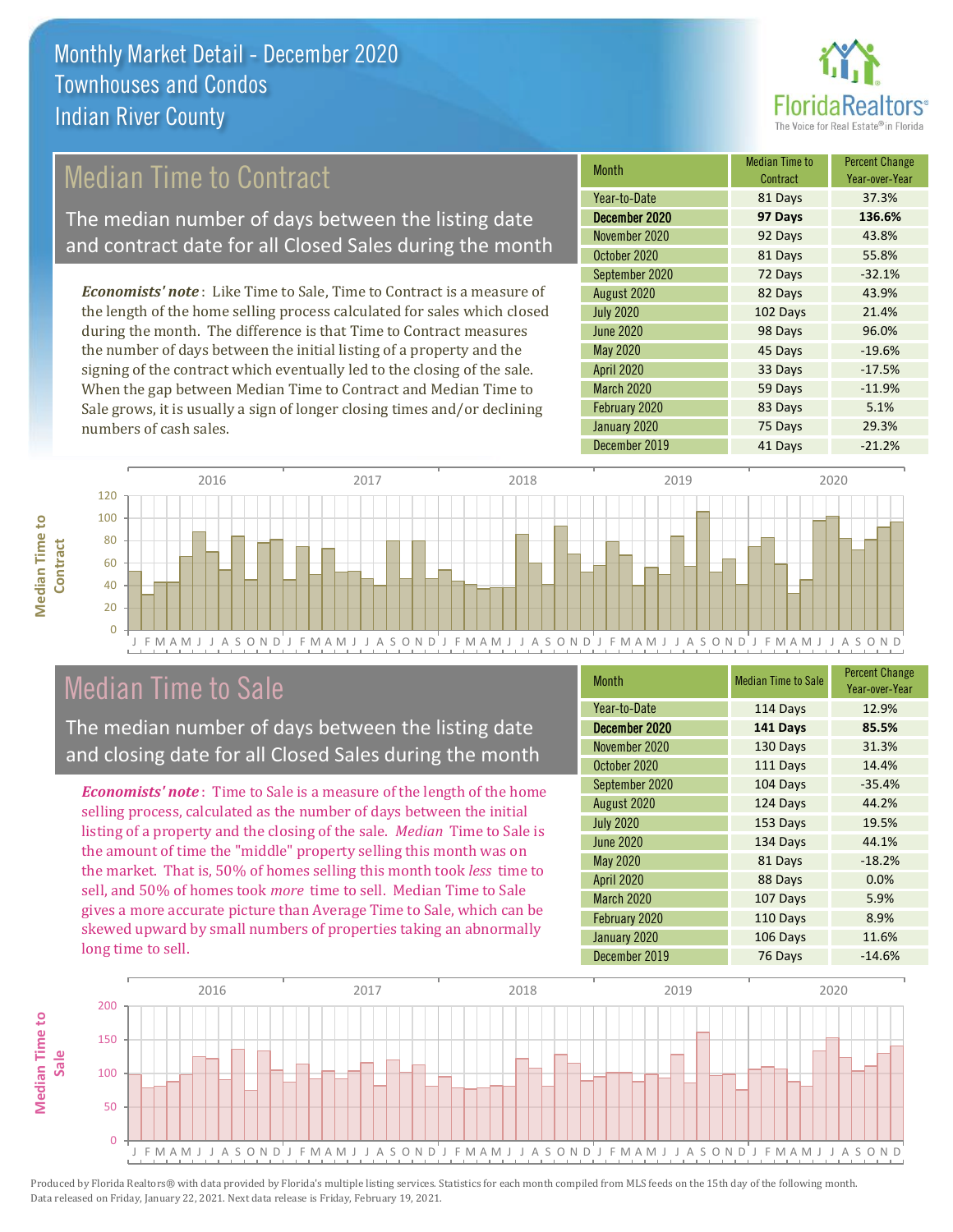

#### *Economists' note* : Because of the typical length of time it takes for a sale to close, economists consider Pending Sales to be a decent indicator of potential future Closed Sales. It is important to bear in mind, however, that not all Pending Sales will be closed successfully. Month New Pending Sales Percent Change Year-over-Year December 2020 **103 80.7%** Year-to-Date 1,055 19.6% May 2020 95 4.4% November 2020 95 72.7% October 2020 104 42.5% July 2020 81 20.9% June 2020 93 31.0% September 2020 96 74.5% August 2020 87 38.1% New Pending Sales The number of listed properties that went under contract during the month

So, the effectiveness of Pending Sales as a future indicator of Closed Sales is susceptible to changes in market conditions such as the availability of financing for homebuyers and the inventory of distressed properties for sale.

|                   |       | IVAI UVUI IVAI |
|-------------------|-------|----------------|
| Year-to-Date      | 1,055 | 19.6%          |
| December 2020     | 103   | 80.7%          |
| November 2020     | 95    | 72.7%          |
| October 2020      | 104   | 42.5%          |
| September 2020    | 96    | 74.5%          |
| August 2020       | 87    | 38.1%          |
| <b>July 2020</b>  | 81    | 20.9%          |
| <b>June 2020</b>  | 93    | 31.0%          |
| May 2020          | 95    | 4.4%           |
| <b>April 2020</b> | 46    | $-49.5%$       |
| <b>March 2020</b> | 70    | $-27.1%$       |
| February 2020     | 93    | 19.2%          |
| January 2020      | 92    | 8.2%           |
| December 2019     | 57    | 18.8%          |



# New Listings

The number of properties put onto the market during the month

*Economists' note* : New Listings tend to rise in delayed response to increasing prices, so they are often seen as a lagging indicator of market health. As prices rise, potential sellers raise their estimations of value—and in the most recent cycle, rising prices have freed up many potential sellers who were previously underwater on their mortgages. Note that in our calculations, we take care to not include properties that were recently taken off the market and quickly relisted, since these are not really *new* listings.

| <b>Month</b>      | <b>New Listings</b> | <b>Percent Change</b><br>Year-over-Year |
|-------------------|---------------------|-----------------------------------------|
| Year-to-Date      | 1,213               | $-3.3%$                                 |
| December 2020     | 82                  | 1.2%                                    |
| November 2020     | 98                  | $-20.3%$                                |
| October 2020      | 94                  | $-28.8%$                                |
| September 2020    | 85                  | 30.8%                                   |
| August 2020       | 69                  | $-18.8%$                                |
| <b>July 2020</b>  | 91                  | 8.3%                                    |
| <b>June 2020</b>  | 99                  | 37.5%                                   |
| May 2020          | 157                 | 91.5%                                   |
| April 2020        | 90                  | $-21.1%$                                |
| <b>March 2020</b> | 112                 | $-18.2%$                                |
| February 2020     | 96                  | $-23.2%$                                |
| January 2020      | 140                 | $-9.7%$                                 |
| December 2019     | 81                  | 11.0%                                   |



Produced by Florida Realtors® with data provided by Florida's multiple listing services. Statistics for each month compiled from MLS feeds on the 15th day of the following month.

Data released on Friday, January 22, 2021. Next data release is Friday, February 19, 2021.

**New Listings**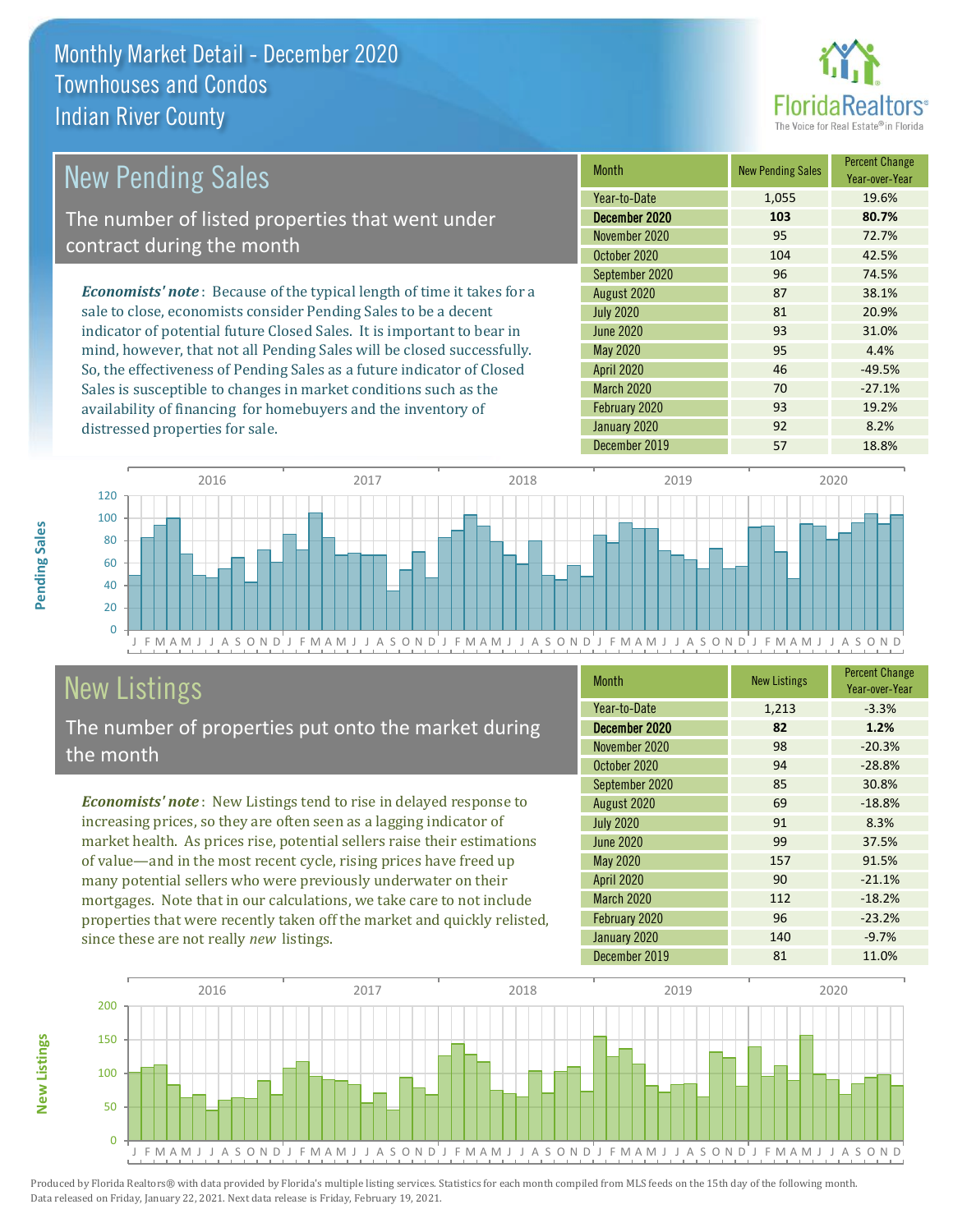

## Inventory (Active Listings)

The number of property listings active at the end of the month

*Economists' note* : There are a number of ways to define and calculate Inventory. Our method is to simply count the number of active listings on the last day of the month, and hold this number to compare with the same month the following year. Inventory rises when New Listings are outpacing the number of listings that go off-market (regardless of whether they actually sell). Likewise, it falls when New Listings aren't keeping up with the rate at which homes are going off-market.

| Month                    | Inventory | <b>Percent Change</b><br>Year-over-Year |
|--------------------------|-----------|-----------------------------------------|
| <b>YTD (Monthly Avg)</b> | 474       | $-3.3%$                                 |
| December 2020            | 353       | $-34.5%$                                |
| November 2020            | 387       | $-24.3%$                                |
| October 2020             | 389       | $-14.7%$                                |
| September 2020           | 403       | $-3.6%$                                 |
| August 2020              | 424       | $-1.4%$                                 |
| <b>July 2020</b>         | 488       | 10.2%                                   |
| <b>June 2020</b>         | 507       | 9.5%                                    |
| May 2020                 | 565       | 9.3%                                    |
| <b>April 2020</b>        | 559       | 3.7%                                    |
| March 2020               | 544       | 2.6%                                    |
| February 2020            | 527       | $-1.9%$                                 |
| January 2020             | 539       | 7.6%                                    |
| December 2019            | 539       | 21.7%                                   |



## Months Supply of Inventory

An estimate of the number of months it will take to deplete the current Inventory given recent sales rates

*Economists' note* : MSI is a useful indicator of market conditions. The benchmark for a balanced market (favoring neither buyer nor seller) is 5.5 months of inventory. Anything higher is traditionally a buyers' market, and anything lower is a sellers' market. There is no single accepted way of calculating MSI. A common method is to divide current Inventory by the most recent month's Closed Sales count, but this count is a usually poor predictor of future Closed Sales due to seasonal cycles. To eliminate seasonal effects, we use the 12-month average of monthly Closed Sales instead.

| Month                    | <b>Months Supply</b> | <b>Percent Change</b><br>Year-over-Year |
|--------------------------|----------------------|-----------------------------------------|
| <b>YTD (Monthly Avg)</b> | 7.0                  | $-4.1%$                                 |
| December 2020            | 4.5                  | $-41.6%$                                |
| November 2020            | 5.2                  | $-30.7%$                                |
| October 2020             | 5.3                  | $-20.9%$                                |
| September 2020           | 5.8                  | $-4.9%$                                 |
| August 2020              | 6.4                  | 3.2%                                    |
| <b>July 2020</b>         | 7.4                  | 15.6%                                   |
| <b>June 2020</b>         | 7.7                  | 11.6%                                   |
| May 2020                 | 8.7                  | 13.0%                                   |
| <b>April 2020</b>        | 8.1                  | 0.0%                                    |
| March 2020               | 7.5                  | $-6.3%$                                 |
| February 2020            | 7.5                  | $-7.4%$                                 |
| January 2020             | 7.6                  | $-1.3%$                                 |
| December 2019            | 7.7                  | 13.2%                                   |

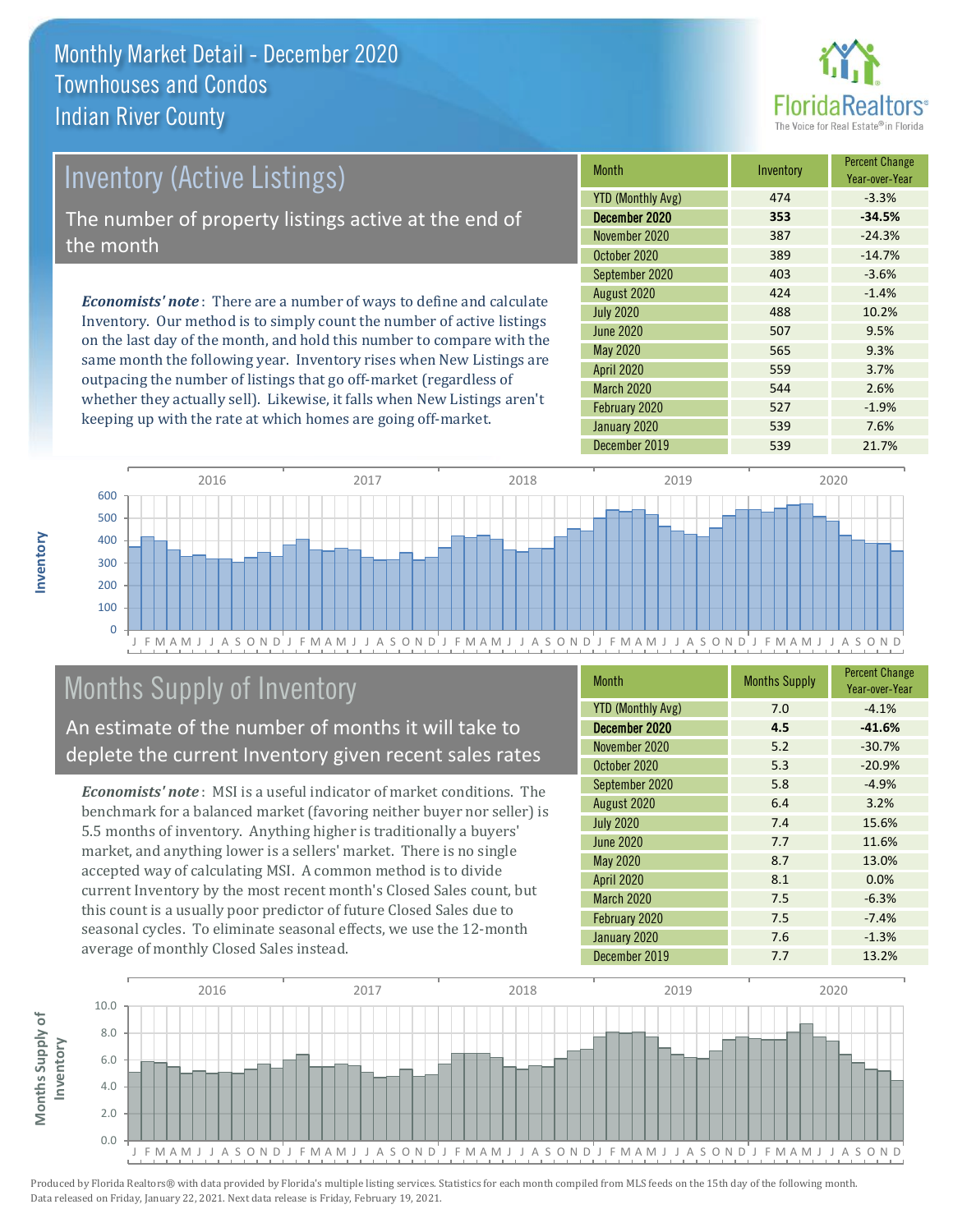

Year-over-Year

## Closed Sales by Sale Price

The number of sales transactions which closed during the month

*Economists' note:* Closed Sales are one of the simplest—yet most important—indicators for the residential real estate market. When comparing Closed Sales across markets of different sizes, we recommend comparing the percent changes in sales rather than the number of sales. Closed Sales (and many other market metrics) are affected by seasonal cycles, so actual trends are more accurately represented by year-over-year changes (i.e. comparing a month's sales to the amount of sales in the same month in the previous year), rather than changes from one month to the next.



### Median Time to Contract by Sale Price The median number of days between the listing date and contract date for all Closed Sales during the month

*Economists' note* : Like Time to Sale, Time to Contract is a measure of the length of the home selling process calculated for sales which closed during the month. The difference is that Time to Contract measures the number of days between the initial listing of a property and the signing of the contract which eventually led to the closing of the sale. When the gap between Median Time to Contract and Median Time to Sale grows, it is usually a sign of longer closing times and/or declining numbers of cash sales.

| <b>Sale Price</b>     | <b>Median Time to</b><br>Contract | <b>Percent Change</b><br>Year-over-Year |
|-----------------------|-----------------------------------|-----------------------------------------|
| Less than \$50,000    | (No Sales)                        | N/A                                     |
| $$50,000 - $99,999$   | 122 Days                          | 197.6%                                  |
| $$100,000 - $149,999$ | 113 Days                          | 289.7%                                  |
| $$150,000 - $199,999$ | 66 Days                           | 0.0%                                    |
| \$200,000 - \$249,999 | 62 Days                           | $-68.0%$                                |
| \$250,000 - \$299,999 | 27 Days                           | 80.0%                                   |
| \$300,000 - \$399,999 | 138 Days                          | 51.6%                                   |
| \$400,000 - \$599,999 | 92 Days                           | $-62.1%$                                |
| \$600,000 - \$999,999 | 200 Days                          | 212.5%                                  |
| \$1,000,000 or more   | 151 Days                          | 22.8%                                   |

\$250,000 - \$299,999 8 100.0% \$300,000 - \$399,999 6 20.0%

\$150,000 - \$199,999 27 350.0% \$200,000 - \$249,999 7 40.0%

 $$100,000 - $149,999$  23 -4.2%

Less than \$50,000 0 0 N/A \$50,000 - \$99,999 12 71.4%

Sale Price Closed Sales Percent Change

\$400,000 - \$599,999 7 0.0% \$600,000 - \$999,999 9 200.0%



**Closed Sales**

**Median Time to Contract Median Time to Contract**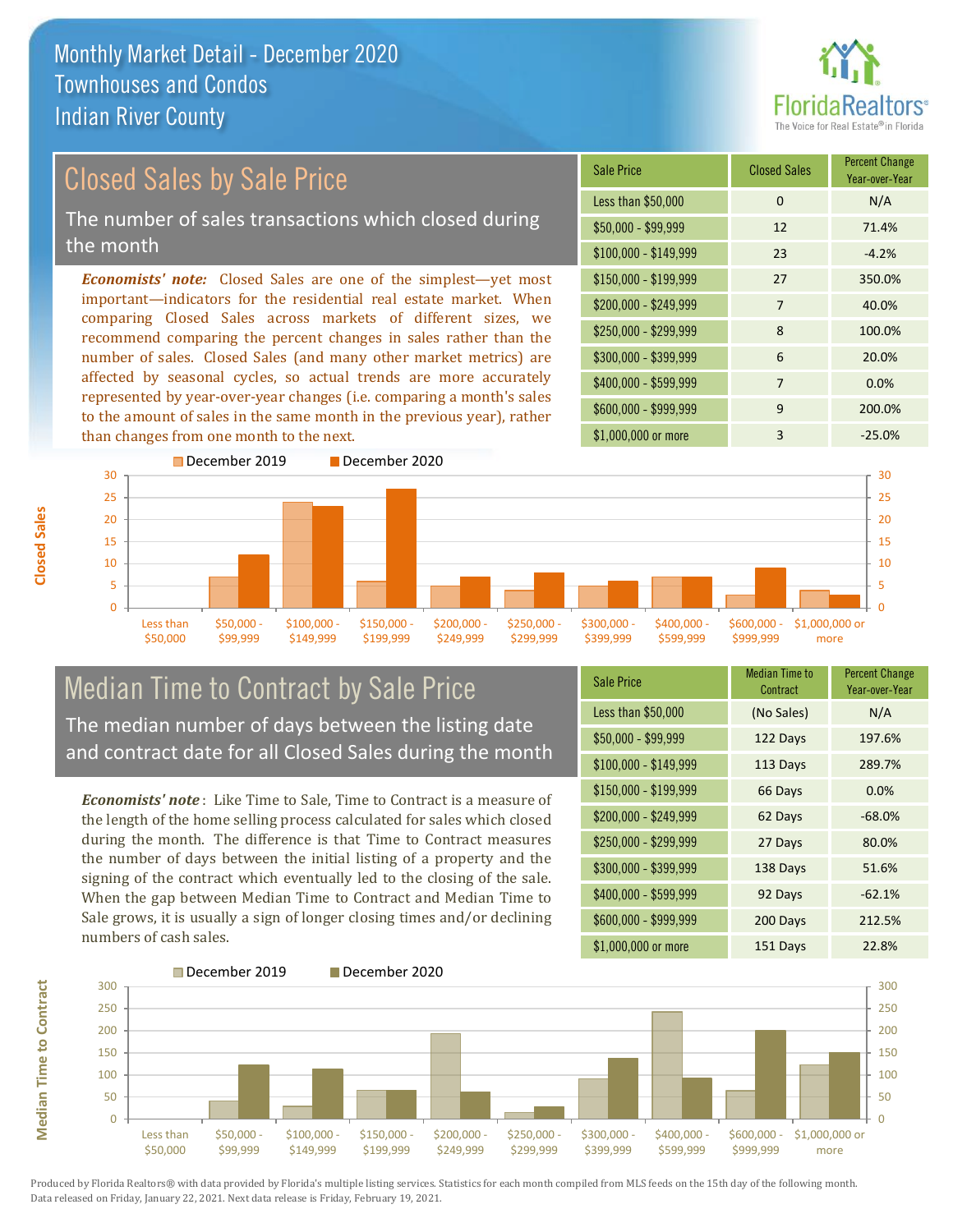

# New Listings by Initial Listing Price

The number of properties put onto the market during the month

*Economists' note:* New Listings tend to rise in delayed response to increasing prices, so they are often seen as a lagging indicator of market health. As prices rise, potential sellers raise their estimations of value—and in the most recent cycle, rising prices have freed up many potential sellers who were previously underwater on their mortgages. Note that in our calculations, we take care to not include properties that were recently taken off the market and quickly relisted, since these are not really *new* listings.

| <b>Initial Listing Price</b> | <b>New Listings</b> | <b>Percent Change</b><br>Year-over-Year |
|------------------------------|---------------------|-----------------------------------------|
| Less than \$50,000           | $\Omega$            | N/A                                     |
| $$50,000 - $99,999$          | 9                   | $-30.8%$                                |
| $$100,000 - $149,999$        | 24                  | 4.3%                                    |
| $$150,000 - $199,999$        | 11                  | $-26.7%$                                |
| \$200,000 - \$249,999        | 5                   | 0.0%                                    |
| \$250,000 - \$299,999        | 5                   | 25.0%                                   |
| \$300,000 - \$399,999        | 8                   | $-11.1%$                                |
| \$400,000 - \$599,999        | 11                  | 57.1%                                   |
| \$600,000 - \$999,999        | 5                   | 25.0%                                   |
| \$1,000,000 or more          | 4                   | 300.0%                                  |



### Inventory by Current Listing Price The number of property listings active at the end of the month

*Economists' note* : There are a number of ways to define and calculate Inventory. Our method is to simply count the number of active listings on the last day of the month, and hold this number to compare with the same month the following year. Inventory rises when New Listings are outpacing the number of listings that go off-market (regardless of whether they actually sell). Likewise, it falls when New Listings aren't keeping up with the rate at which homes are going off-market.

| <b>Current Listing Price</b> | Inventory | <b>Percent Change</b><br>Year-over-Year |
|------------------------------|-----------|-----------------------------------------|
| Less than \$50,000           | 0         | $-100.0%$                               |
| $$50,000 - $99,999$          | 51        | $-27.1%$                                |
| \$100,000 - \$149,999        | 59        | $-33.7%$                                |
| $$150,000 - $199,999$        | 34        | $-29.2%$                                |
| \$200,000 - \$249,999        | 21        | $-41.7%$                                |
| \$250,000 - \$299,999        | 42        | $-6.7%$                                 |
| \$300,000 - \$399,999        | 36        | $-59.1%$                                |
| \$400,000 - \$599,999        | 34        | $-46.9%$                                |
| \$600,000 - \$999,999        | 35        | $-41.7%$                                |
| \$1,000,000 or more          | 41        | 7.9%                                    |



Produced by Florida Realtors® with data provided by Florida's multiple listing services. Statistics for each month compiled from MLS feeds on the 15th day of the following month. Data released on Friday, January 22, 2021. Next data release is Friday, February 19, 2021.

**Inventory**